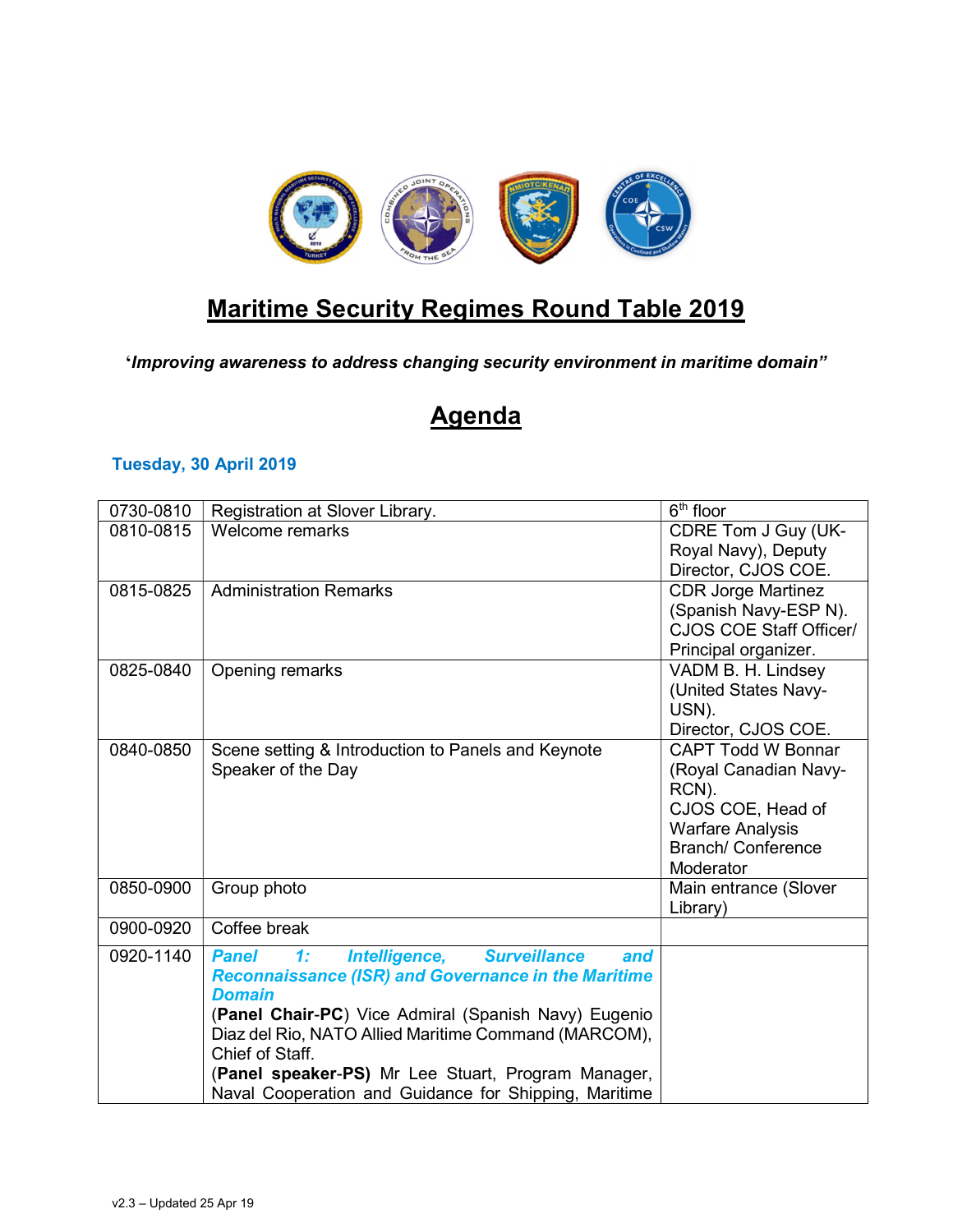|           | Domain Awareness Manager, at the US Fleet Forces         |                            |
|-----------|----------------------------------------------------------|----------------------------|
|           | Command Center                                           |                            |
|           | (PS) Mr John Hammersmark, Director, Security and Crisis  |                            |
|           | Response at the Norwegian Shipowners Association.        |                            |
|           | (PS) Mr George Guy Thomas, President, C-SIGMA            |                            |
|           | Consulting Centre; Creator Satellite AIS (S-AIS) and C-  |                            |
|           | SIGMA; Advisor, Multinational Maritime Security COE      |                            |
| 1140-1210 | <b>Keynote Speaker</b>                                   |                            |
|           | John M Sanford, Capt Ret USN, National Maritime          |                            |
|           | Intelligence Integration Office (NMIO)                   |                            |
| 1210-1310 | Lunch                                                    |                            |
| 1310-1550 | Panel 2: Cyber Defence against Hybrid Threats in         |                            |
|           | <b>Maritime Domain</b>                                   |                            |
|           | (PC) Commodore (Hellenic Navy) Stelios Kostalas.         |                            |
|           | Commandant, NATO Maritime Interdiction Operations        |                            |
|           | Training Centre (NMIOTC).                                |                            |
|           | (PS) Mr Alberto Domingo, Head Cyberspace Capabilities,   |                            |
|           | NATO Allied Command Transformation.                      |                            |
|           | (PS) Mr Christos Vidakis, Principal, Risk Advisory,      |                            |
|           | Deloitte.                                                |                            |
|           | (PS) LtCdr (Hellenic Navy) Dimitrios Megas, NATO         |                            |
|           | Maritime Interdiction Operations Training Centre.        |                            |
|           | (PS) Prof. Maria Papadaki, University of Plymouth.       |                            |
| 1550-1600 |                                                          | <b>CAPT Todd W Bonnar.</b> |
|           | Wrap up                                                  |                            |
| 1730-1930 | Ice breaker at Norfolk Taproom (101 Granby St., Norfolk) |                            |

## Wednesday, 1 May 2019

| 0830-0900 | Coffee/Network                                                 |                            |
|-----------|----------------------------------------------------------------|----------------------------|
| 0900-0920 | Opening Remarks for Day 2 & Introduction to Panels and         | <b>CAPT Todd W Bonnar.</b> |
|           | Keynote Speaker of the Day.                                    |                            |
| 0920-1140 | Panel 3: The role of Cyber Intelligence in Maritime            |                            |
|           | <b>Security</b>                                                |                            |
|           | (PC) Captain (TUR N), Sumer Kayser, Director, Maritime         |                            |
|           | Security Centre of Excellence (MARSEC COE).                    |                            |
|           | (PS) Mr. Daryl Williamson, Lloyd's List, Director,             |                            |
|           | <b>Comercial Development.</b>                                  |                            |
|           | (PS) Commander (TUR N), Onur Aymak, Head of Cyber              |                            |
|           | Security Branch, Turkish Naval Forces General Staff.           |                            |
| 1140-1210 | <b>Keynote Speaker</b>                                         |                            |
|           | Mr. Alan Hope, Program Manager, Sealink Advanced               |                            |
|           | Analysis (S2A) at US Naval Research Laboratory                 |                            |
| 1210-1310 | Lunch                                                          |                            |
| 1310-1530 | <b>Panel 4: Legal Considerations, Strategic Priorities and</b> |                            |
|           | <b>Achieving MSA Requirements</b>                              |                            |
|           | Introduction by Dr. Joerg Schildknecht, Legal Advisor,         |                            |
|           | Confined and Shallow Waters Centre of Excellence (COE          |                            |
|           | CSW).                                                          |                            |